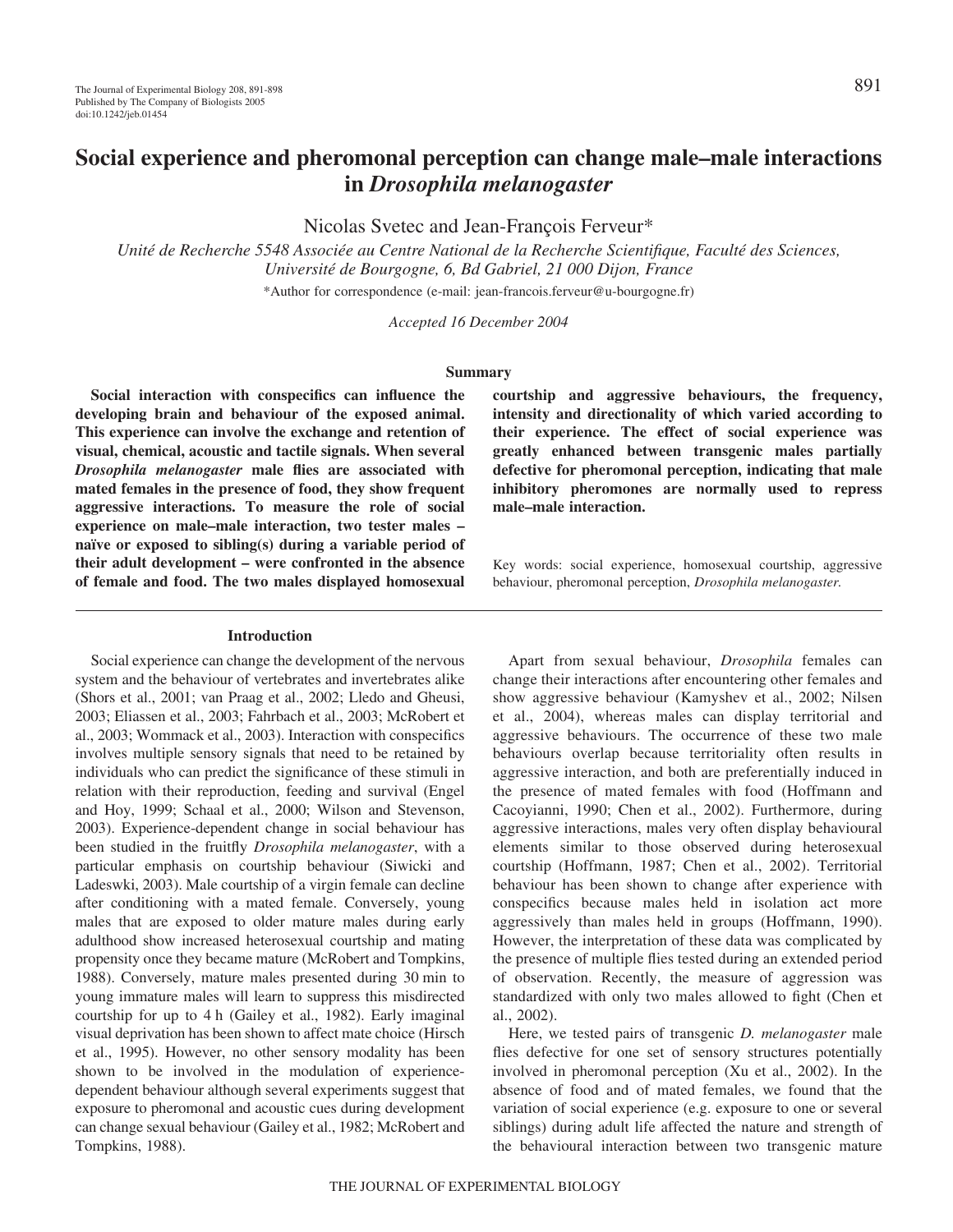males. Control males tested in similar conditions showed a much weaker interaction.

# **Materials and methods**

## *Strains and crosses*

*D. melanogaster* (Meigen) strains were kept in glass vials  $(150 \text{ ml})$  containing roughly 30 cm<sup>3</sup> standard cornmeal and yeast medium at 25°C under a 12 h:12 h dark:light cycle, with  $65±5%$  humidity. Canton-S (Cs) is a widely used wild-type strain. Dijon 2000 (*Di2*), another wild-type strain, was initiated with five pairs of flies caught during the year 2000 in an orchard at Dijon, France. *CheB42a-Gal4; UAS-GFP* is a transgenic strain homozygous for the two transgenes inserted on chrosomosome 3: *CheB42a-Gal4* contains the promoter of *CheB42a*, a male-specific gene expressed only in few taste sensilla of the tarsa (Xu et al., 2002) fused to the yeast *Gal4* sequence; *UAS-GFP* is the reporter transgene specifically targeted by *Gal4* and used to visualize directly the expression of *CheB42a*. For the sake of clarity, this strain and the *CheB42a-Gal4* transgene are named '*B42*'. Two other strains containing the *CheB42a-Gal4* transgene (but not *UAS-GFP*) inserted in different chromosomal positions were also tested (the three *B42* lines were kindly provided by C. Pikielny). To produce *B42/Di2* (or *B42/Cs*) males, five *B42* virgin females were mated with five *Di2* (or Cs) males, and their F1 male progeny collected. We also tested two other male genotypes: *B42* homozygotes and *B42UAS-grim* (*grim* is a pre-apoptosis gene that deletes *B42-Gal4-*expressing cells; Wing et al., 1998).

# *Grouping procedure*

After a light  $CO<sub>2</sub>$  anesthesia, 1–3 h after eclosion, tester male flies were kept either isolated or grouped with varying numbers of same-age siblings in a fresh food vial for a controlled period of time  $(\times 2=$ with one;  $\times 5=$ with four;  $\times$ 10=with nine). At the end of the grouping period, which generally took place at 14:00 h, tester males were individually aspirated into a fresh food vial. Males grouped until 5 days old were isolated 1 h before the test. In Figs 1–4, the 'grouping period' is shown by a black-filled bar above the histogram, and the open bar represents the 'isolation period'. To distinguish males, wing clipping – equally distributed for each treatment – was performed with a small pair of iris scissors (#14558-11; FST, Heidelberg, Germany). This operation induced no detectable effect on male behaviour (data not shown).

## *Behavioural tests*

All assays were performed on 5-day-old males, 1–5 h after lights on (between 9:00 h and 13:00 h). In all tests, a male was aspirated into the observation chamber (2.8 cm diameter,  $0.5$  cm high). 10 min later, a second male (for male–male interaction), or two decapitated objects (for discrimination tests) was (were) introduced. The observation period lasted 600 s. The order in which the two intact males were introduced was randomized. We noted the occurrence and duration of various male behaviours that included sequences very similar to those shown during heterosexual courtship (tapping, wing vibrating, licking and rare attempted copulation, for the two types of tests; O'Dell, 2003) as well as chasing and aggressive behaviours (tussling, lunging; Hoffman, 1987; Chen, 2002) between the two intact males. Aggressive episodes were noted in about 5% of cases.

The total percentage of time that each male spent directing a behaviour (courtship or aggressive) is the behavioural index (BI). However, we did not take into account refusal behaviours like wing flicking and jumps that were often performed by courted intact males. For male–male interactions, we calculated the BI difference as follows: if an isolated 'A' male behaved towards a grouped 'B' male during a total of  $120$  s (BI=20), and if B acted towards A during 30 s (BI=5), the BI difference (15, in favour of A) is represented under the isolated males, between 10 and 55 (as the second bar from the left shown on Fig. 1A). When both males showed similar BIs, their BI difference was very low (or equal to '0'), and these values made up for the central bar of the histogram. For most pairs represented in the central bars of all figures (*N*=538), males showed either no BI ('0' for both males=67%), or very low BI ( $0 < BI \le 10$ ; 29%). In only 4% of the cases, at least one of the two males showed a substantial behaviour (BI>10). Males of the control *Di2* and Cs strains generally showed very little physical contact, with the exception of a few brief tapping episode that occurred at the beginning of the observation period. This also explains the high central histogram bar noted for pairs of wild-type males (Fig. 4A,B). In many cases, males jumped away to avoid physical contact.

For the discrimination test, we measured the duration of courtship behaviour directed towards each of the two decapitated sex-objects (BI1/BI2). Decapitation of sex objects allowed us to standardize behavioural observations and to prevent flies producing most of their acoustic signals (Ferveur et al., 1995). Some observations were carried out under a red light  $(25 \text{ W}$  with a Kodak Safe-light filter no. 1) to remove visual stimuli (Boll and Noll, 2002).

## *Statistics*

To test for the directionality of male interactions, the BI of the two series of confronted males were compared using a Mann Whitney test (Statview 4.0). The BIs of the two confronted flies can be considered as independent parameters given that each male can direct or receive a behavioural action, or not interact. The comparison between two experimental sets (each one involving two males) was carried out with a twofactor ANOVA to evaluate the role of social experience, and of the number of siblings or of male genotype. The significance of the probability shown here represents the interaction between these two factors.

For the discrimination experiment, a Student's *t-*test was used to compare the intensity of behaviour directed towards each sex-object, after testing the normality of the data distribution with an *F* test.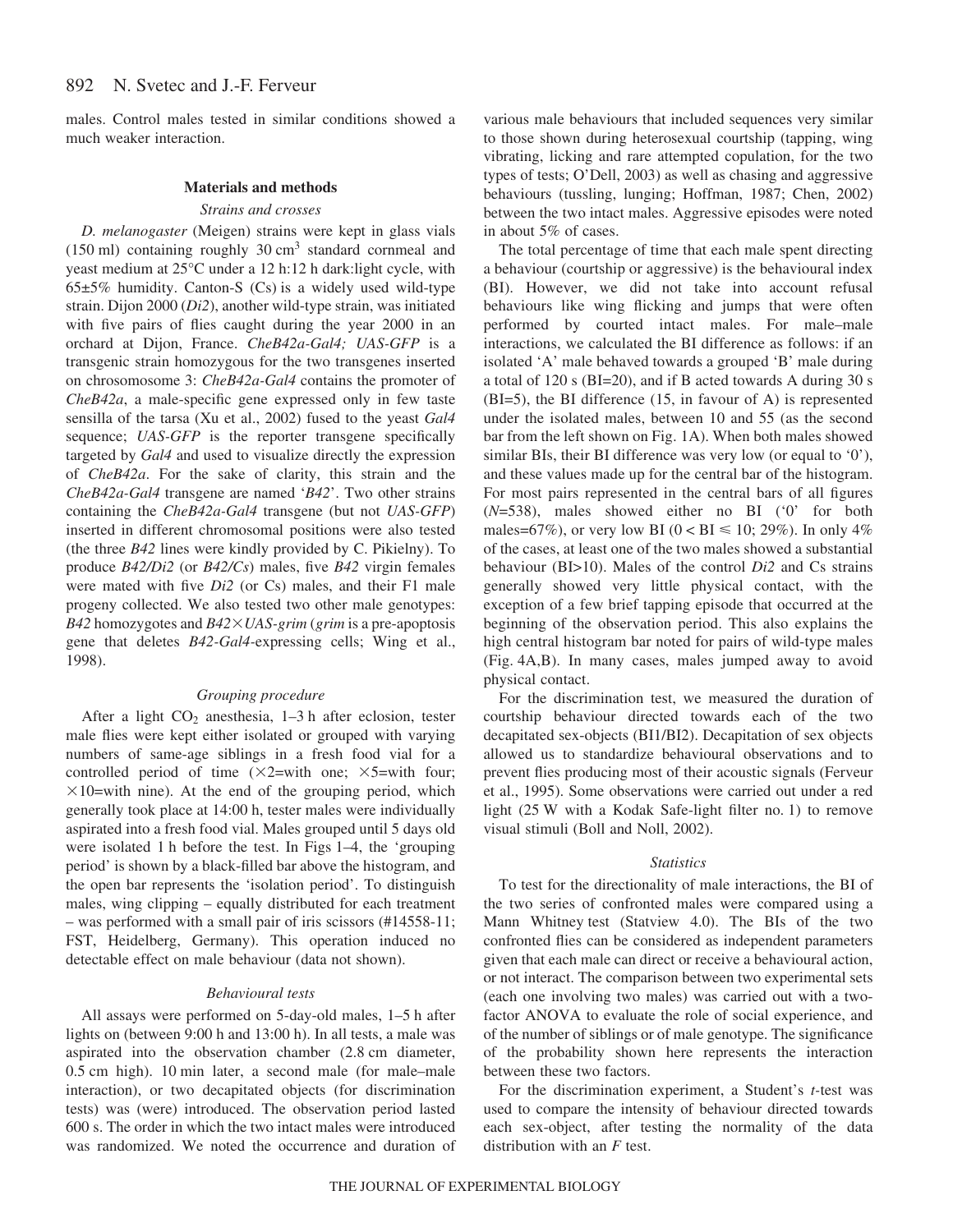# **Results**

In a preliminary observation, we found that naive 5-day-old *B42/Di2* male flies carrying one copy of the *B42* transgene (*B42/Di2* males result from the cross between *B42* mothers and *Di2* fathers) showed high levels of homosexual behaviour (CI=38.5±2.3; *N*=94). Males of two other related genotypes also showed high levels of homosexual courtship: *B42* homozygotes (26.4±7.1; *N*=12), and *B42*/UAS-*grim* where *B42* drives the expression of *grim*, a death cell gene (19.3±3.9; *N*=16). We chose to use *B42/Di2* males because (1) of their heterozygous genotype combining the wild-type *Di2* genetic background, and (2) because they showed a stronger male homosexual CI than *B42*/UAS-*grim* (d.f.=119, 2; *F*=6.207; *P*=0.0027). All results shown on Figs 1–3 were obtained with *B42/Di2* males.

# *The perception of male pheromones is altered in transgenic males*

The *B42* transgene contains the promoter of the *CheB42a* male-specific factor, which is secreted by a small number of non-neuronal cells associated with several chemosensory hairs carried by the male frontal legs (Xu et al., 2002). Because *B42* is potentially involved in pheromonal perception, the discrimination of *B42/Di2* males was measured towards two decapitated control flies – a female and a male – that were simultaneously presented for 10 min (Table 1). Discrimination experiments were performed either in red light to remove all visual stimuli or in white light. In red light, *B42/Di2* males could not discriminate the sex of control flies (*P*=0.19), whereas sexual discrimination was possible in white light (*P*=0.015). This contrasts with wild-type subject males, which were able to discriminate sex-object both in red light and in white light (*P*<0.001).

Table 1. *Pheromonal discrimination is affected in* B42/Di2 *males*

| Decapitated<br>object fly | Genotype of tester male |             |           |             |
|---------------------------|-------------------------|-------------|-----------|-------------|
|                           | B42/Di2                 |             | Cs        |             |
|                           | Red light               | White light | Red light | White light |
| Cs female                 | 41.3                    | 52.3        | 43.3      | 46.8        |
| BI1                       | (5.5)                   | (6.0)       | (4.4)     | (4.2)       |
| Cs male                   | 31                      | 31.6        | 6.9       | 7.3         |
| BI2                       | (5.6)                   | (5.7)       | (1.8)     | (1.7)       |
| t                         | 1.31                    | 2.5         | 7.67      | 8.68        |
| P                         | 0.19                    | 0.015       | < 0.001   | < 0.001     |

Single tester males of transgenic (*B42/Di2*) and control (Cs) genotype were simultaneously presented to two decapitated objects flies – a female and a male – of the Cs strain, and the duration of their behavioural index was measured towards each object fly (BI1, BI2). The observation, carried out in red light or in white light, lasted 10 min. Data shown are mean BIs (±s.E.M.) for *N*=42–56 tests. The statistical difference between BI1 and BI2 was tested with a Student's *t*-test, and the level of significance is shown below.

# *Male–male interactions in* Drosophila 893

# *Social experience decreases male–male interaction*

The aim of this study was to determine whether social experience during adult development can influence behavioural interactions between differently exposed male flies. Social experience with sibling male(s) clearly changed the pattern of interaction between two hybrid male flies of similar genotype  $(B42/Di2)$  and age (5 days old). The effect of experience is revealed by the comparison of two extreme situations (shown on the top and bottom of Fig. 1). Fig.  $1A$ represents the confrontation between a male kept isolated throughout his adult life (left) and a second male that was held grouped during his adult life with four same-age sibling males (right). The left two bars of the histogram indicate that most isolated males directed an intense behaviour towards grouped males (the reciprocal situation was not observed) during the 10 min observation period. Isolated males frequently showed behavioural sequences similar to those displayed during heterosexual courtship: sustained unilateral wing vibration while chasing, and attempts to lick the genitalia. In response, grouped males often flicked both wings simultaneously and jumped away indicating that they refused the advance of the chaser (Paillette et al., 1991). The central bar of the histogram indicates the absence of a strong directional behaviour, caused by a mutual neutralization, in 27% of the pairs (see Material and methods). The total amount of time spent in directional behaviour (behavioural index = BI, with its mean  $\pm$  s.E.M. shown above each treatment) indicates the high activity of isolated males (56±6) and the absence of activity in grouped males. In this case, the difference between the BIs of the two males was highly significant (*P*<0.001; see † between treatments above the central bar). By contrast, Fig.  $1F$ represents the confrontation between two males held in isolation during all adult development (from eclosion to test). These naive males showed strong and reciprocal interactions consisting of courtship elements (wing extension and flickering) sometimes combined with sequences characteristic of aggressive behaviour (lunging and tussling; Hoffman, 1987). In this case, the BIs shown by the two males  $(31\pm6)$  and 37±6) were not significantly different (*P*>0.05). No difference of directionality was detected between males and only 19% pairs showed a mutual neutralization.

To outline the period of imaginal development during which social experience with siblings can influence homosexual interaction, tester males were held with siblings for various periods of adult development. The experiments shown on Fig. 1 always involved a male raised in total isolation (left) with a second male held grouped between eclosion and 1–4 days of adult development. Isolated males directed a strong directional BI towards males that were grouped at least 2 days after eclosion. The behavioural directionality and the difference of BIs increased in favour of the isolated male as a function of the duration of grouping.

# *The number of siblings has no effect on experience*

To determine whether the frequency or intensity of social experience can influence male–male interaction, we varied the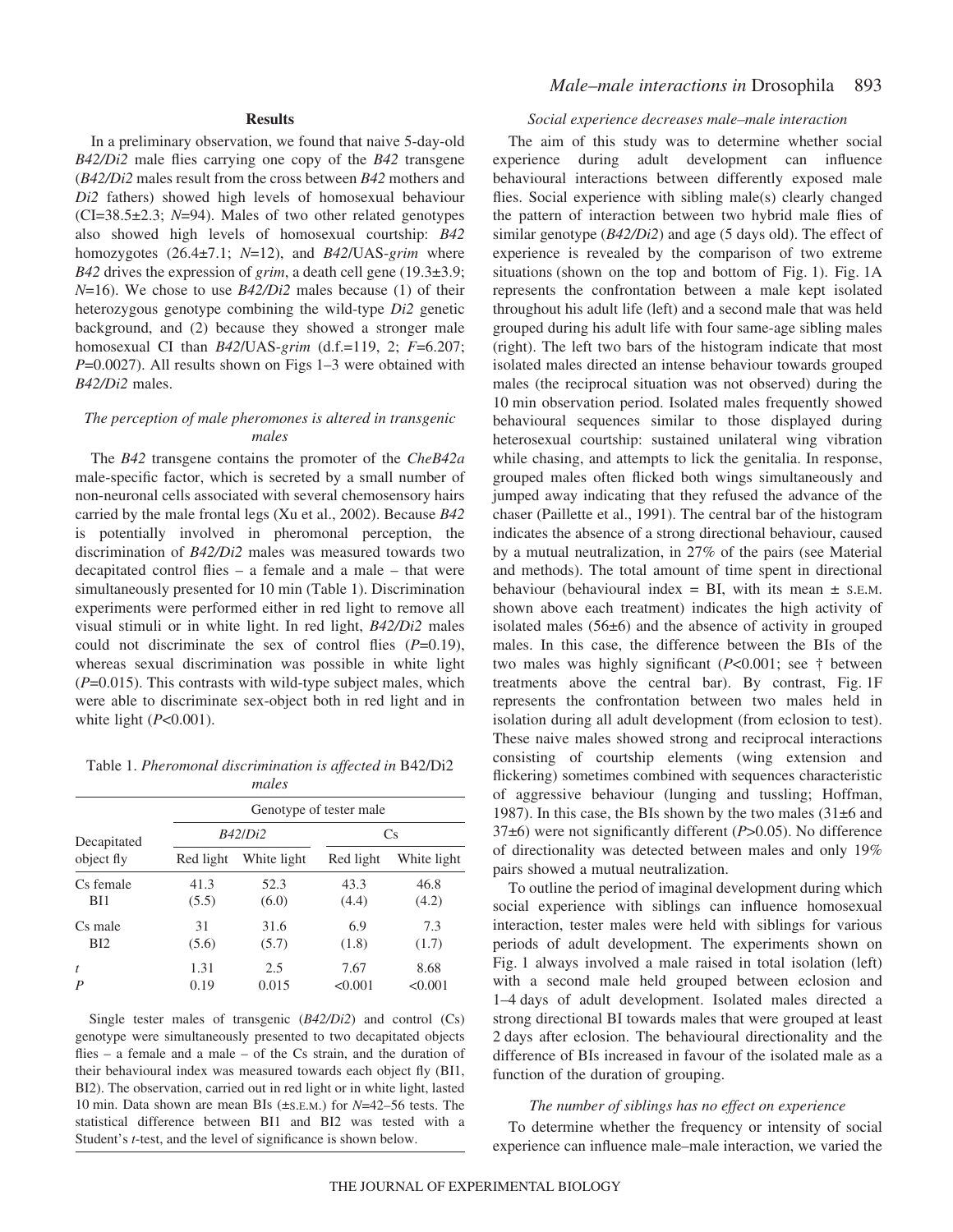#### 894 N. Svetec and J.-F. Ferveur

number of siblings in the 'conditioning groups'  $(\times 2, \times 10;$ Fig. 2A–D) and compared the effect that they induced with that of  $\times$ 5 groups (Fig. 1). Isolated tester males similarly behaved towards  $\times$ 2 or  $\times$ 5 males grouped for 5 days (Fig. 2A and Fig. 1A; d.f.=159; *F*=0.183; *P*=0.67). Isolated males also behaved very similarly towards  $\times 10$  and  $\times 5$  males grouped for 3 days after eclosion (Fig. 2B and Fig. 1C; d.f.=391; *F*=0.034; *P*=0.86). The confrontation between  $\times$ 2 and  $\times$ 10 males grouped for either 3 or 5 days after eclosion induced weak male–male interaction without directionality



(Fig. 2C,D). Instead, the frequency of mutual neutralization increased with the duration of grouping  $(59\%$  for 3 days;  $91\%$ for 5 days).

# *The effect of experience varies with the exposure period...*

The experiment shown in Fig. 2D suggests that two males grouped with siblings until the day of the test very frequently neutralized their mutual interactions. To measure the effect of social exposure during the days preceding the test, one tester male grouped  $\times$ 5 during all adulthood was confronted with a male grouped  $\times$ 5 that was isolated either 1, 2 or 3 days before the test (respectively shown on the right and left sides of the histograms of Fig.  $2E-G$ ). Social experience induced significant effect during the 2 days preceding the test because 36% males isolated 1 day before the test chased constantly grouped males. This frequency only slightly increased, together with the BIs of the males that were isolated earlier. In these experiments, constantly grouped males rarely chased temporarily grouped males.

# *…but not with its duration*

To distinguish the effect of the isolation period (the lap between isolation and test) from the effect of experience duration, males to be confronted were grouped at different ages but isolated on the same day (Fig. 3A–E). The frequency of mutual neutralization increased when the isolation period decreased: neutralization was very frequent when the isolation period was shorter than 3 days. These data also indicate that the total duration of grouping had no influence on the directionality of male–male interaction. Interestingly, males held during either one or 3 days after eclosion showed low BIs that were not significantly different even if a tendency was noted in favour of males isolated earlier (Fig. 3F).

Fig. 1. The strength and directionality of male–male interaction varies with male social experience. In each test, two tester males of similar age (5 days old) and genotype ( $B42/Di2$ ) were paired, and their reciprocal behavioural interaction noted during 10 min. For each test, the duration and nature of social experience of each of the two males is shown above the histograms (the 'experience line', which is shown as a bar). Each experience line is divided into five segments representing the 5 days of adult life (from eclosion to the test); a black-filled bar represents grouping with four other same-age and genotype siblings; an open bar represents the period during which the tester male was kept in isolation. The numbers shown above each experience line indicate the mean of the behavioural index (BI ± S.E.M.) for each treatment, and the statistical significance between treatments is represented above the middle bar († *P*<0.001; \**P*<0.05; NS, not significant). The histograms indicate the frequency for pairs of males according to their BI difference: the two bars on the left represent the cases of interactions where the 'left' male directed a higher BI (differences >10 and >55) towards the 'right' male than the reciprocal situation; and *vice versa* for the two bars shown on the right (see also Materials and methods). The middle bar (difference <10) represents the cases with low or no male–male interaction. *N*=30–54 except in (C) (120).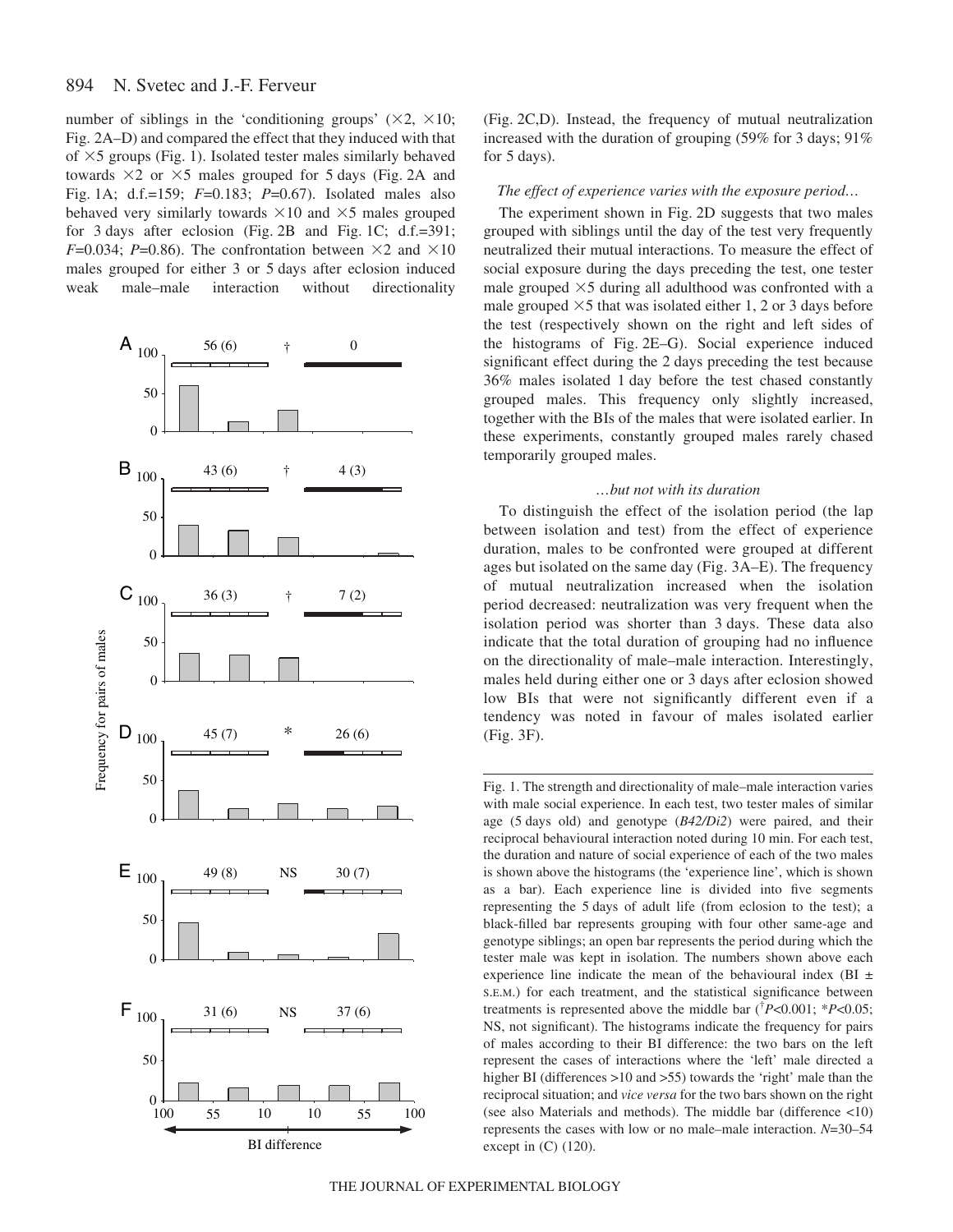# *The effect of experience varies with male genotype*

To test the incidence of the *B42* transgene on the intensity and directionality of male–male interaction, various male genotypes were compared. Unlike *B42/Di2* males (Figs 1A, 2A), no or very little interaction was observed between grouped and isolated males of the two wild-type strains Canton-S  $(Cs)$  and Dijon2000  $(Di2; Fig. 4)$ . However, a significant effect (*P*=0.0018) was detected between isolated and grouped Cs males. When wild-type males were paired, they were generally very active and strongly avoided mutual physical contact with the exception of rare and brief tapping episodes.

*B42/Cs* males (containing the *B42* transgene in the Cs genetic background) showed a high behavioural directionality between isolated and grouped males. However, the directionality of this interaction was weaker than that shown by *B42/Di2* males raised in the same social conditions (Figs·1A, 4C; d.f.=193; *F*=9.773; *P*=0.002). Moreover, the pairing of one naive *B42/Di2* male with a naive *B42/Cs* male induced an interaction that was similar to that observed between two naive *B42/Di2* males (Figs 1F, 4D; d.f.=175; *F*=2.296; *P*=0.131). Finally, two independent transgenic lines carrying a single copy of the *B42–Gal4* transgene also induced a strong directional behaviour between isolated and grouped males (data not shown).

## **Discussion**

We found that the nature and strength of the first behavioural interaction between two males depends upon both their genotype and experience. *D. melanogaster* male and female flies have a relatively limited social repertoire that mostly consists of aggressive and sexual interactions (Dow and von Schilcher, 1975; Chen et al., 2002; Nilsen et al., 2004). Environmental parameters can also change social interaction, because inter-male aggressive behaviour is particularly strong in the presence of a mated female and food (Skrzipek et al., 1979; Hoffman, 1987). When two males of similar age and genotypes were paired in a small chamber without mated females nor food, they induced a mixture of homosexual and aggressive behaviours. The proportion and intensity of these behaviours varied according to their mutual social experience: a strong courtship-like behaviour was always directed by the naive male to the experienced male, and aggressive sequences were mostly observed between two naive males.

Among the parameters that contributed to social experience, the most significant was the exposure period during adult development. The highest proportion of mutual neutralization occurred when both tester males were isolated <3 days before the test. When the two males were isolated earlier, their interactions were strong but non-directional. Male–male behaviour was directional only between (1) an isolated male towards a male grouped at least during the 3 days after eclosion, and (2) a male isolated at least 1 day before the test towards a constantly grouped male. However, the total duration



Fig. 2. The effect of social experience is not affected by the number of siblings, but changes with exposure during the days preceding the test. Four same-age siblings were grouped with the tester male during social exposure unless noted  $\times$ 2 (with one sibling; A–D), or  $\times$ 10 (with nine siblings; C,D). All tested flies were 5 days old *B42/Di2* males. *N*=22–35, except B (76), C (73) and F (16). For all other parameters, refer to Fig. 1.  $^{\ddagger}P<0.01$ .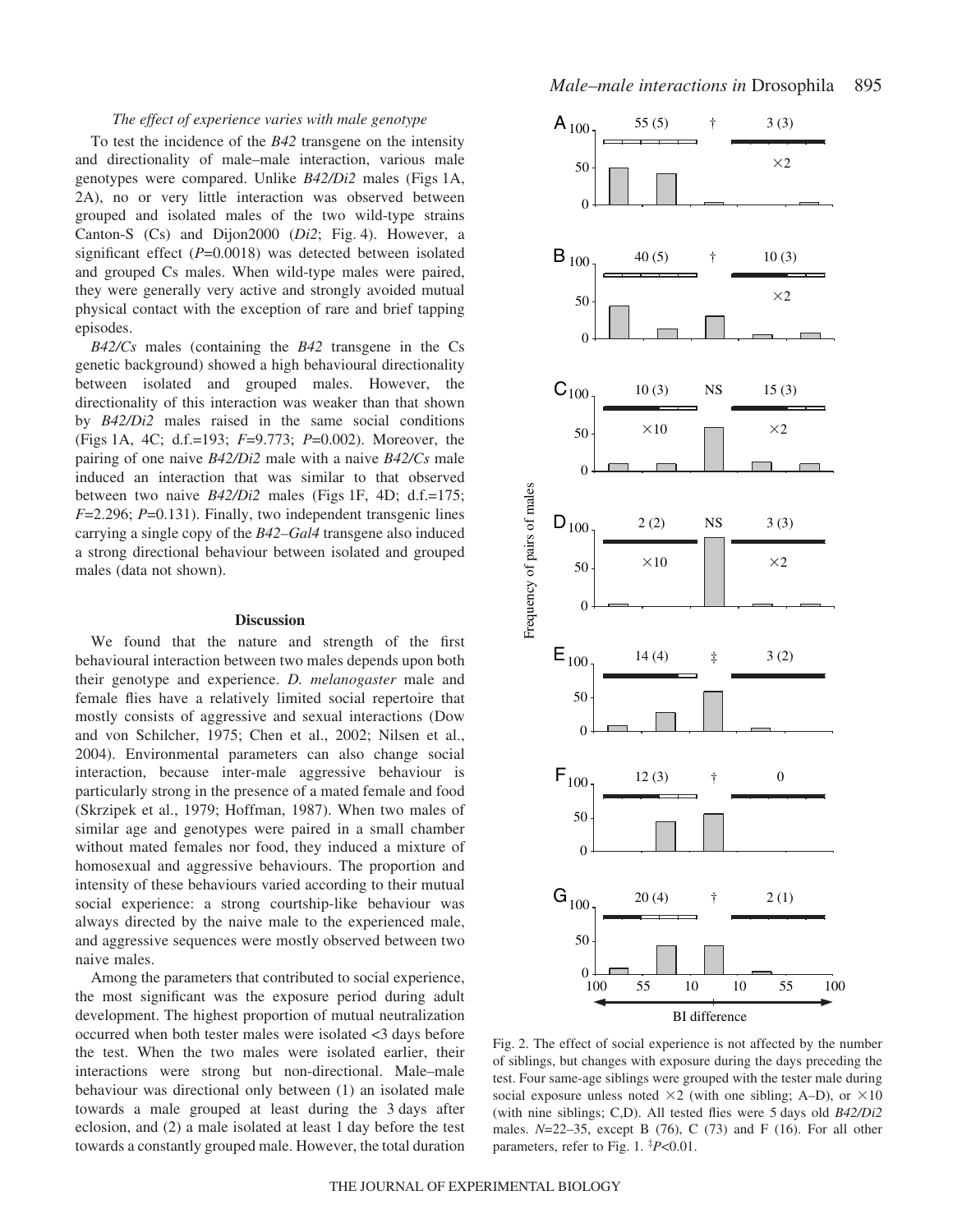

Fig. 3. The isolation period, but not the duration of social exposure, influences the strengh of male–male interaction. All tester males were grouped for different periods of their imaginal development with four other same-age siblings. All flies were 5 days old *B42/Di2* males. *N*=56–82, except C (101), and D (35). For all other parameters, refer to Fig.  $1$ .

of the social experience and the size of the group (2–10 siblings) had no effect.

The fact that social exposure during different developmental periods induced a strong behavioural directionality (between *B42/Di2* males) suggests that associative and/or non-



Fig. 4. Male genotype influences the effect of social experience. All tester males were 5 days old, and were from (A) the Canton-S strain (Cs), (B) the Dijon2000 (*Di2*) strain, or (C,D) from the cross between a *B42* female and either a Cs male (*B42/Cs;* C,D left), or a *Di2* male ( $B42/Di2$ ; D, right).  $N=28-57$ . For all other parameters, refer to Fig. 1. ‡ *P*<0.01.

associative learning processes could be involved. Previous studies revealed that a 30 min exposure period induced an experience-dependent courtship modification (EDCM) that lasted for  $4 h$  (Gailey et al., 1982), whereas a  $5 h$  long associative training induced a change that lasted  $>9$  days (McBride et al., 1999). Given that with our procedure the exposure period lasted more than 24 h and its effect was still detected 3–4 days later, both learning mechanisms, as well as a remodelling of the nervous system, could be involved. We observed that naive *B42/Di2* males strongly and mutually interact during the grouping period (data not shown). It is possible that, after at least 24 h of this conditioning, exposed males became habituated and avoid the sensory signals produced by sibling males. The hypothesis of a reinforced EDCM is consistent with the fact that the frequency of mutual neutralization increased with the age of exposure. However, the habituation process by itself cannot explain why exposed males showed no directional interaction and relatively low BIs, 3–4 days after their isolation (Fig. 3E,F). This relatively long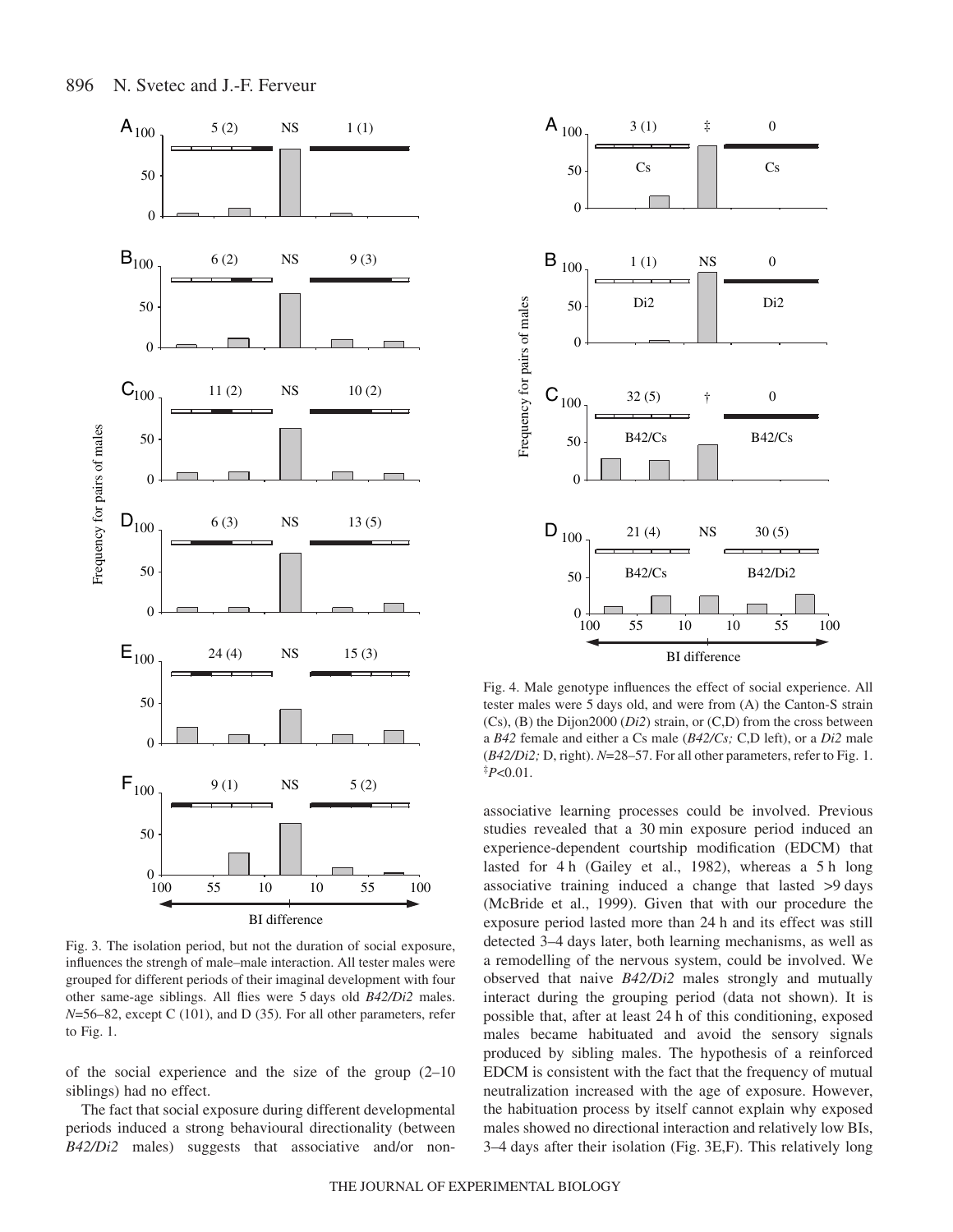from-isolation-to-test lapse of time suggests that the quality of male–male interactions could be affected by long-term memory involving associative learning.

Why did social exposure produce a strong effect in males carrying a copy of the *B42* transgene, but not in wild-type males? If the two naive wild-type males confronted in a small observation chamber systematically avoided physical contact, it is probably because they constantly exchanged strong aversive stimuli. The moderate but significant difference detected between the two control strains, and also between *B42/Di2* and *B42/Cs* males, indicates that one or several modifier gene(s) of the background can modulate the effect of experience. We believe that *B42/Di2* males showed much stronger physical interaction probably because of their defective perception of inhibitory male pheromones. This interpretation is supported by the fact that the sensory structures, where *B42* is expressed, are required to detect the pheromones of conspecific flies (Robertson, 1983; Balakireva et al., 1998; Xu et al., 2002; Bray and Amrein, 2003). The altered behaviour of *B42/Di2* males could result from the toxic effect of Gal4, or GFP, or of both products, in the *B42–Gal4* expressing cells, causing a similar effect to the *grim* gene that killed the same cells. If it is true, it means that the *B42* transgene affects a function of the targeted subset of tarsal hairs that normally allow male flies to detect inhibitory pheromones of conspecific males (Ferveur and Sureau, 1996). Alternatively, could the interaction between males be the result of their pheromonal difference after the passive transfer of cuticular hydrocarbons during conditioning? This hypothesis can be ruled out because (1) most hydrocarbons transferred by rub-off are eliminated from the cuticle after few hours (Scott and Jackson, 1990), and (2) males that were either kept with one or with nine siblings induced no behavioural difference. Therefore, if social experience can theoretically affect all males, its effect is better measured in males with defective sensory perception.

Male inhibitory pheromones, which strongly prevent homosexual interaction between wild-type males, can lead to intense fighting episodes in the presence of mated females and food (Hoffman, 1987; Chen et al., 2002). This shows that male inhibitory pheromones act in a context-dependent manner, and we hypothesize that when these substances are perceived simultaneously with chemical signals inducing rewarding effects (female pheromone, food odors), they can elicit male–male antagonistic behaviours. Although it remains to be shown that sensory integration of different pheromonal inputs can change the release of substance(s) that affect neural function, certain neuromodulators present in the central nervous system can precisely control male courtship and aggressive behaviours (Yellman et al., 1997; Neckameyer, 1998; Lee and Hall, 2001; Baier et al., 2002). We note that the experimental manipulation of β-alanine changes male aggressivity (Jacobs, 1978), and this effect could be partly caused by male defective visual acuity (Baier et al., 2002). This makes an interesting analogy with our data because both observations suggest that the behavioural interaction can be changed between males that are defective for either modality of sensory perception.

In conclusion, the strong directional interaction observed between two *B42* transgenic males – a naive male chasing an experienced male – may result from their very different experience: the naive male courts because he is not (very) inhibited by the pheromones of the exposed male who escapes because he retains a negative experience of the repulsive signals produced by sibling males.

We wish to thank C. Pikielny for the generous gift of several Che*B42*a lines before publication, M. Cobb, C. Pikielny, one reviewer and members of the lab for fruitful discussions and comments on the manuscript. Funding was partly provided by the Burgundy Region and the Centre National pour la Recherche Scientifique (CNRS).

#### **References**

- **Baier, A., Wittek, B. and Brembs, B.** (2002). *Drosophila* as a new model organism for the neurobiology of aggression? *J. Exp. Biol.* **205**, 1233-1240.
- **Balakireva, M., Stocker, R. F., Gendre, N. and Ferveur, J. F.** (1998). Voila, a new *Drosophila* courtship variant that affects the nervous system: behavioral, neural, and genetic characterization. *J. Neurosci.* **18**, 4335-4343.
- **Boll, W. and Noll, M.** (2002). The *Drosophila Pox neuro* gene: control of male courtship behavior and fertility as revealed by a complete dissection of all enhancers. *Development* **129**, 5667-5681.
- **Bray, S. and Amrein, H.** (2003). A putative *Drosophila* pheromone receptor expressed in male-specific taste neurons is required for efficient courtship. *Neuron* **39**, 1019-1029.
- **Chen, S., Lee, A. Y., Bowens, N. M., Huber, R. and Kravitz, E. A.** (2002). Fighting fruit flies: a model system for the study of aggression. *Proc. Natl. Acad. Sci. USA* **99**, 5664-5668.
- **Dow, M. A. and von Schilcher, F.** (1975). Aggression and mating success in *Drosophila melanogaster*. *Nature* **254**, 511-512.
- **Eliassen, J. C., Souza, T. and Sanes, J. N.** (2003). Experience-dependent activation patterns in human brain during visual-motor associative learning. *J. Neurosci.* **23**, 10540-10547.
- **Engel, J. E. and Hoy, R. R.** (1999). Experience-dependent modification of ultrasound auditory processing in a cricket escape response. *J. Exp. Biol.* **202**, 2797-2806.
- **Fahrbach, S. E., Farris, S. M., Sullivan, J. P. and Robinson, G. E.** (2003). Limits on volume changes in the mushroom bodies of the honey bee brain. *J. Neurobiol* **57**, 141-151.
- **Ferveur, J.-F., Störfkühl, K. F., Stocker, R. F. and Greenspan, R. J.** (1995). Genetic feminization of brain structures and changed sexual orientation in male *Drosophila melanogaster*. *Science* **267**, 902-905.
- **Ferveur, J.-F. and Sureau, G.** (1996). Simultaneous influence on male courtship of stimulatory and inhibitory pheromones, produced by live sexmosaic *Drosophila melanogaster*. *Proc. R. Soc. Lond. B* **263**, 967-973.
- **Gailey, D. A., Jackson, F. R. and Siegel, R. W.** (1982). Male courtship in *Drosophila*: the conditioned response to immature males and its control. *Genetics* **102**, 771-782.
- **Hirsch, H. V. B., Barth, M., Luo, S., Sambaziotis, H., Huber, M., Possidente, D., Ghiradella, H. and Tompkins, L.** (1995). Early visual experience affects mate choice of *Drosophila melanogaster*. *Anim. Behav.* **50**, 1211-1217.
- **Hoffmann, A. A.** (1987). A laboratory study of male territoriality in the siblings species *Drosophila melanogaster* and *Drosophila simulans*. *Anim. Behav.* **35**, 807-818.
- **Hoffmann, A.** (1990). The influence of age and experience with conspecifics on territorial behaviour in *Drosophila melanogaster*. *J. Insect Behav.* **3**, 1- 12.
- **Hoffmann, A. A. and Cacoyianni, Z.** (1990). Territoriality in *Drosophila melanogaster* as a conditional strategy. *Anim. Behav.* **40**, 526-537.
- **Jacobs, M. E.** (1978). Influence of beta-alanine on mating and territorialism in *Drosophila melanogaster*. *Behav. Genet.* **8**, 487-502.
- **Kamyshev, N. G., Smirnova, G. P., Kamysheva, E. A., Nikiforov, O. N.,**